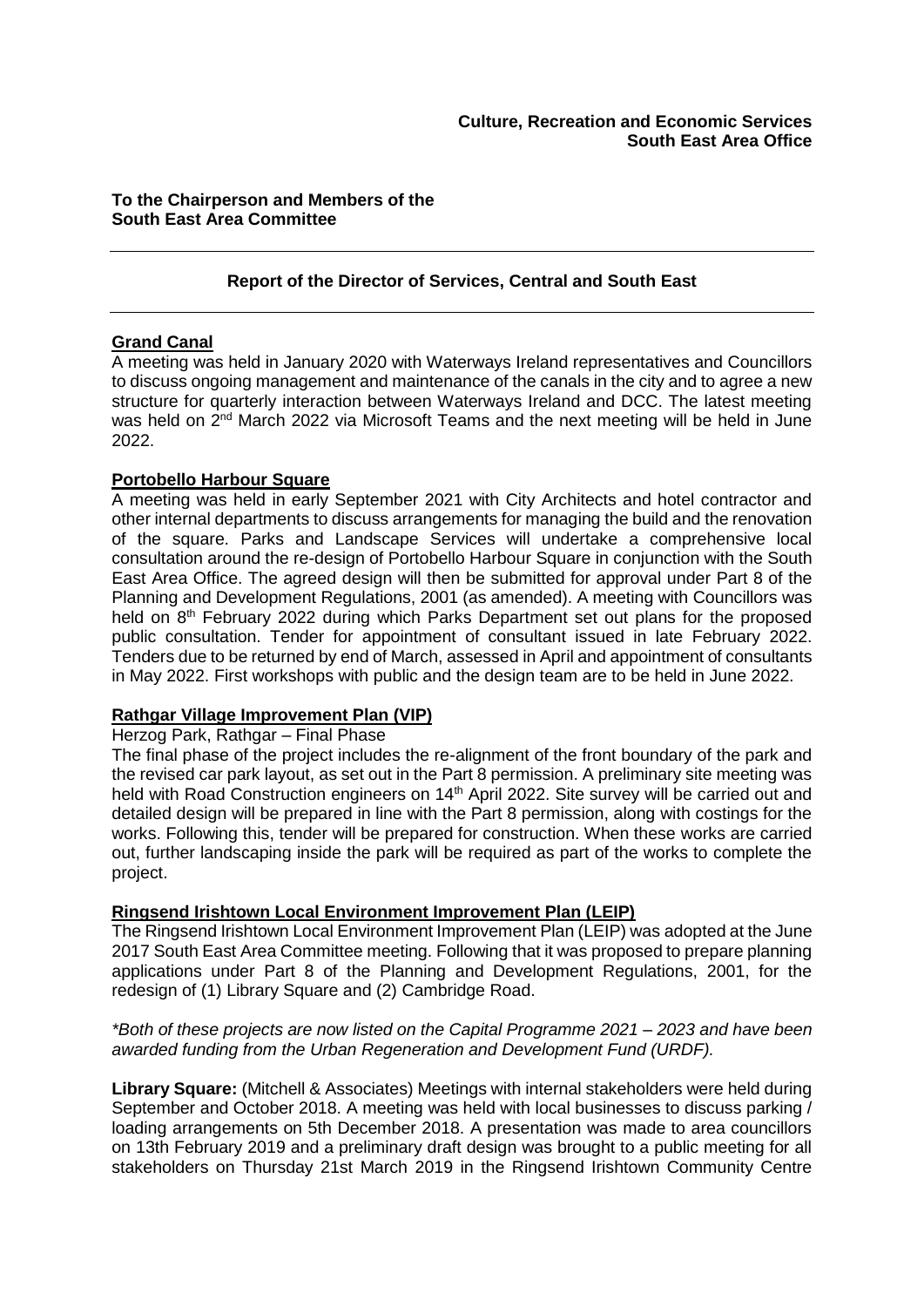(RICC). Following a period of consultation up to 19th April 2019, submissions were received and were reviewed by the project team. A revised design was brought before the Public Realm Working Group on  $22<sup>nd</sup>$  October 2019. A meeting of all internal stakeholders was held on  $28<sup>th</sup>$ November 2019 and further required detail was identified by key departments. An invitation to tender for additional services to bring the project to Part 8 was issued to consultants on 30<sup>th</sup> July 2021. The closing date for submissions was  $17<sup>th</sup>$  September 2021 and Mitchell & Associates were formally appointed on 17<sup>th</sup> November 2021. Preliminary meeting of design team took place on 15<sup>th</sup> December 2021 and detailed meetings with internal departments were held in January 2022. GPR Survey was carried out in January 2022. Second round of meetings with internal departments will be held in May 2022 and work on finalising the design will then commence and Part 8 should be lodged before end of Q2 2022. Councillors will be briefed before we commence the formal Part 8 process.

**Cambridge Road:** An initial public workshop in relation to Cambridge Road was held on Thursday 30th August 2018 in the RICC. Meetings with Redscape Architects and internal stakeholders took place in September and October and designs were drafted based on consultations which were brought to a second public workshop/meeting on 28<sup>th</sup> November 2018. Further information was required in relation to road design and drainage requirements for the proposal in particular. In 2019 Road Design & Construction Section, E & T Department, agreed to take on the completion of the project to Part 8 stage. Detailed meetings took place between Roads Design & Construction and internal departments with a view to agreeing an overall design before commencing Part 8 planning process. Parks Services Department requested that a Ground Penetrating Radar (GPR) survey be carried out prior to Part 8 to identify location of underground services and any impact on tree planting. Drainage Department welcomed the provision of additional greening providing a SuDS benefit and a proposed new surface water main is being considered in conjunction with Irish Water. Agreement of the final design for the road has been delayed as we wait for the NTA to finalise the route for the East Coast Trail (ECT) which will either traverse Cambridge Road or run along part of Cambridge Road from Canon Mooney Gardens to Thorncastle Street. We intend to prepare a tender to appoint consultants for additional services to bring this project to Part 8 stage, but require engineering resources to draft tender brief for additional services and supervise consultant. Councillors will be briefed before we recommence the formal Part 8 process.

# **Cabbage Garden & Cathedral Lane**

The Parks Division have advised that progress on the community garden and creation of a play space/gym equipment are delayed because all physical works within the Cabbage Garden need to be approved by archaeology given the heritage status of the site. It just means that it will take more time to bring these matters to fruition.

We are planning some family friendly events for the summer and we have been in contact with the FAI Sports Officer who is going to organise a football tournament for young people during the summer.

# **Rosary Hall**

After receiving extra funding of €240,000 which was approved at the April City Council meeting (as well as €125,000 already allocated) it has been decided to retender the entire proposed works. Meetings took place with both main community groups and consultant architects during the summer 2021 to outline and agree the proposed works which include mechanical & electrical works, fire safety works, remedial works and lift replacement.

The Area Manager has engaged in meetings with both community groups regarding governance of the facility. As HCVCC have indicated they do not wish to be involved in operational matters, the management agreement has been adjusted to reflect this and a redrafted management plan for the running of the facility forwarded to both groups.

A supervisory committee comprising of two members of the football club and two members of the HXVCC and the Area Manager will be established to optimise the use of the facility for the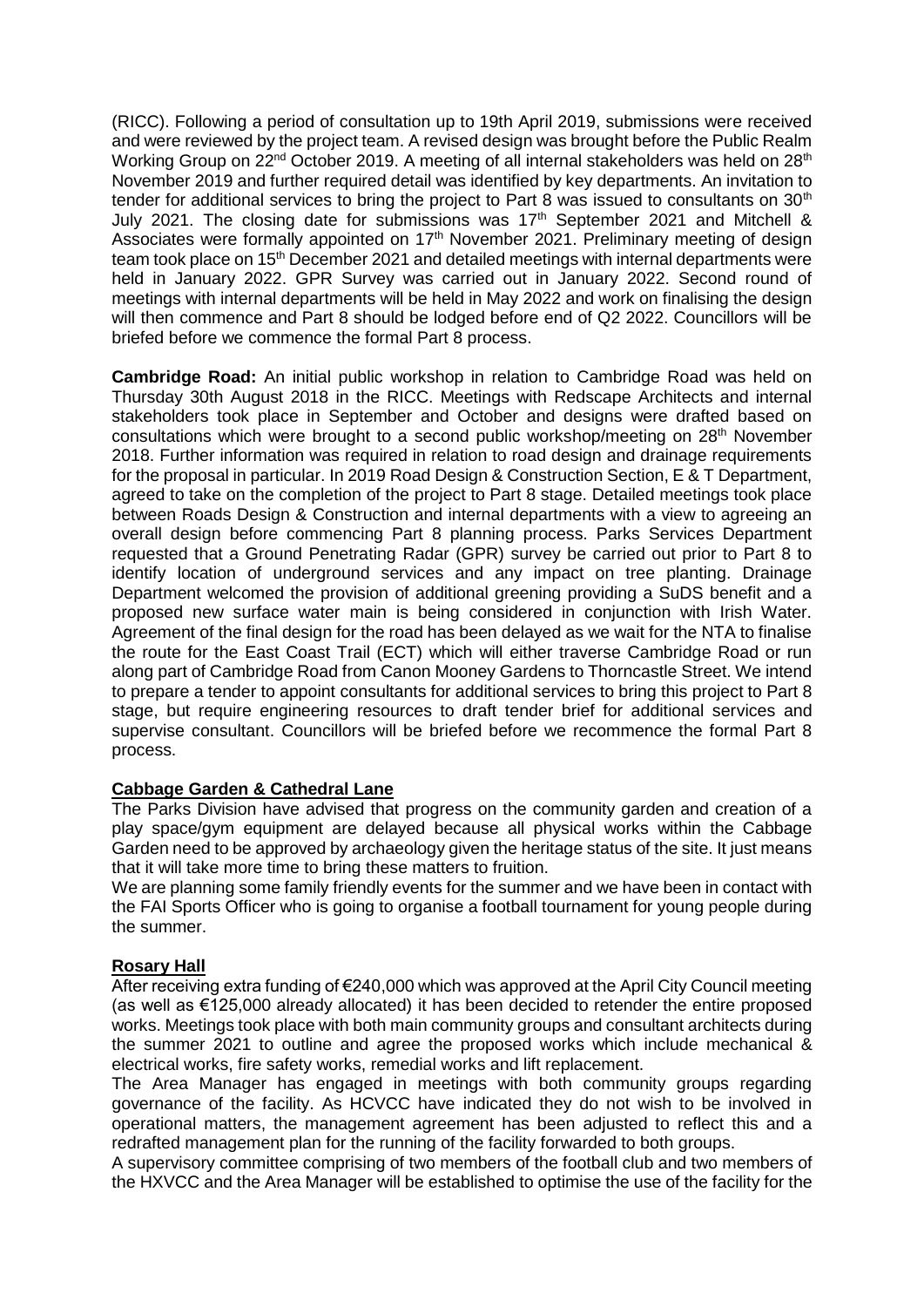benefit of the community. Cllr Freehill has suggested that the committee might consist of representation from Councillors .This matter was discussed by the members at a meeting with the Area Manager and the outcome was inconclusive, as all Councillors were not in agreement. The members are agreeable to discussing the matter with the relevant community parties before making a decision.

Tender documentation was completed and advertised and tenders were received back on Feb  $14<sup>th</sup>$ . These tenders have been assessed by consultants and it is apparent that construction inflation will compromise what is achievable on the current budget. A report is has been forwarded to the director in relation to the matter and it is hoped to include it on the CPSO list of projects for capital funding consideration.

A date of May 10<sup>th</sup> has been arranged for a meeting with both the HCYFC and the HCVCC with our own Property Management Section to progress the finalisation of the management agreement.

# **Age Friendly Initiative Harold's Cross**

The inaugural meeting of the Age Friendly Committee took place on January 28th 2020 and was well attended. A draft report was submitted by the Harold's Cross Village Community Council (HCVCC) in conjunction with Rob Chester, Area Community Officer and it was agreed to progress a number of these proposals funding permitting. In tandem, it is proposed to hold a workshop to further engage with the residents and ensure particularly any elderly resident who was not consulted has an opportunity to contribute to the process and be included.

It was agreed to defer the facilitation of a workshop to get the views of the wider community till 2022. A subgroup under the Housing SPC has been convened to look at the City-wide Age Friendly Strategy. Under this structure, submissions for funding may be advanced, including the Harold's Cross project.

It has been agreed by the elected members that further monies (€7500) will be allocated to this Age Friendly initiative in the Discretionary funding for 2021.

8 IT age friendly tablets have been distributed to residents and have been very well received. Cliff Run Media have supplied over 1000 units to established age friendly projects across the country. The tablet comes with one year's free Wi-Fi and are dignity proofed to make access as easy as possible. Funding of €2000 from the HX Age Friendly project, €1000 from the central age friendly fund, and a final €1000 from our Community Budget was utilised to finance this initiative. A list of recipients was prepared in conjunction with HXVCC.

It is anticipated that when the works are completed on Rosary Hall, that it can play a pivotal role in age friendly activities going forward. The committee decided to advance a further round of tablets for residents during 2021.

Eir have completed the work involved in getting an additional line into Harold's Cross Park to enable Virgin Media to set up the Wi-Fi hotspot for the area around the café.

Smart Dublin have confirmed that the installation is complete and the Wi-Fi is now available. It was decided at age friendly review meeting on 26th January to set up a sub-group to move forward with some of the initiatives that can now be progressed during 2022.

The sub group met on February 11th, 28th, March 16th and April 8th to progress matters and it is hoped to schedule a programme of events in which to encourage people to participate. The first Ageing Well Café meeting took place on March 8th and was attended by about 40 residents with great support from HCVCC. There was a good cross section of our older persons. A trip to Russborough House took place on April 11th .The next Ageing Well Café meeting is scheduled for 17th of May at 10.30am in McGowans Pub and the next full age friendly meeting scheduled for May 5th.

#### **Rutland Grove/ Eamonn Ceannt Park**

Meeting took place on 30th January 2020 with traffic engineers, Les Moore from Parks, Area Manager and staff and Cllr. Pat Dunne. It was agreed at the meeting that Traffic Section would look again at the feasibility of putting dedicated parking as per Part 8. Should it be possible to implement, the design would need to progressed and costed.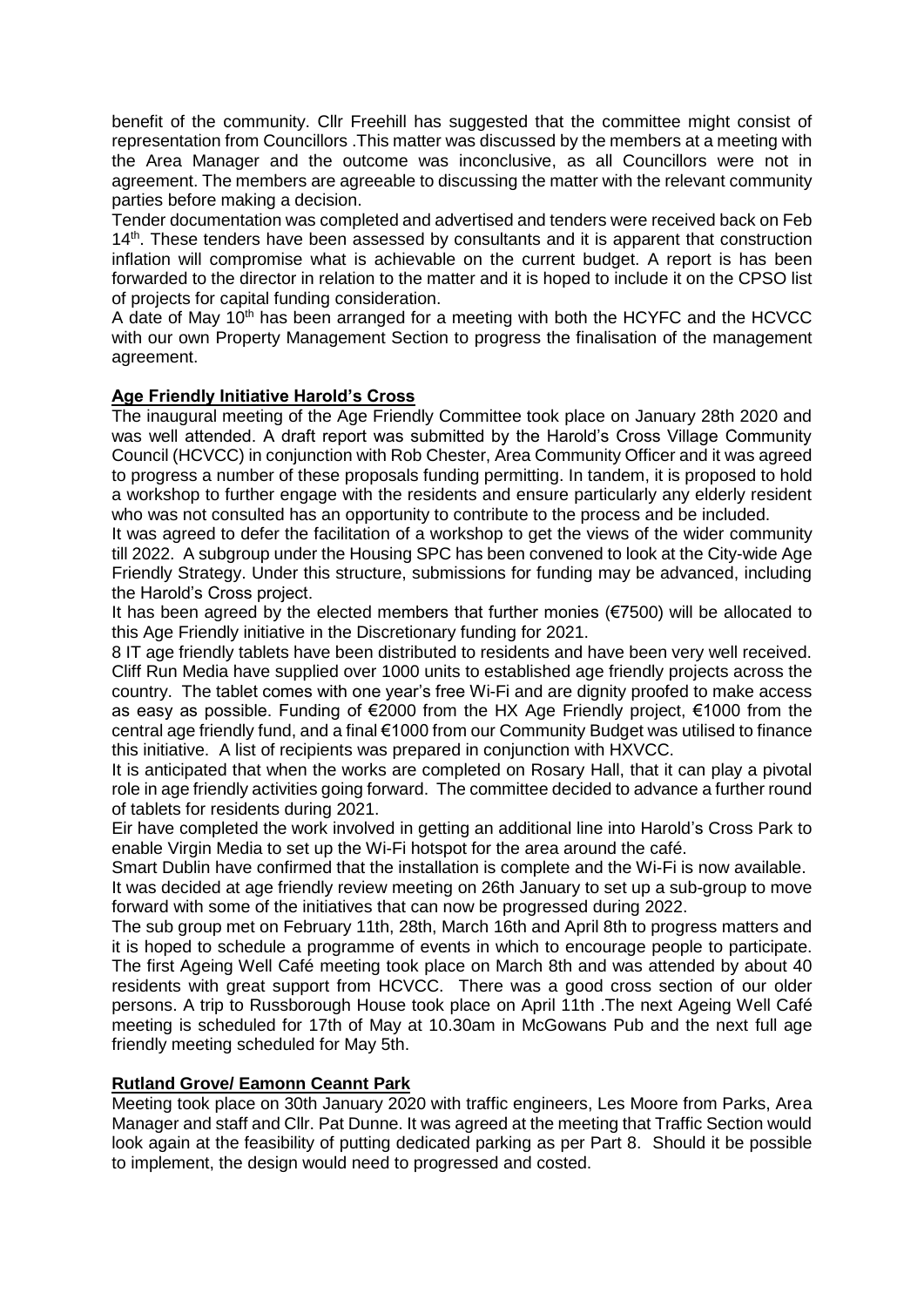Leslie Moore has indicated with response to a July motion that he will engage a consultant to review this issue regarding the Part 8 parking. As an interim measure, planters were installed at the entrance to Rutland Grove to enhance the environment and assist with ongoing Illegal parking at the entrance. Regrettably a number of these have been vandalised and a solution is being sought in conjunction with the residents' association. A meeting took place between the Area Manager, the Parks Section and the secretary of the residents' association on Friday  $26<sup>th</sup>$  March to initiate discussions around the best utilisation of the co funded  $\epsilon$ 20 k for the improvement works and discussions are ongoing.

The presentation of the proposed works at the Parks Depot upgrade took place on May 13<sup>th</sup>. The consultant outlined the plans to Councillors and community groups and welcomed input into finalising the design.

A further meeting took place on June 29<sup>th</sup> to update the Councillors and community groups on modifications to the drawings after Parks Section met with the residents' group on June 17<sup>th</sup>.

It has been agreed that laminated drawings outlining the proposed upgrade of the depot would be erected on the depot walls to facilitate a better understanding of the proposals which has happened.

Work is completed on the footpaths across the open green space as agreed under the Discretionary Funding.

In relation to the Parks Depot upgrade, the depot upgrade the Parks Section have confirmed this week that the project is going before the Corporate Project Governance Board (CPGB) in early May, as the tender price is over the proposed budget.

New trees were planted in the estate at the end of January 2022 and a flyer was distributed to the residents outlining the importance of these trees.

Parks have confirmed small improvements in the Park including wheelchair accessible picnic tables and sensory planting in front of playground. Big Belly bin was burned out but will be replaced by two standard bins.

Parks have confirmed that as part of an up-grade to the main Eamonn Ceannt Park entrance from Sundrive road the 'Kissing gate' was removed from Monday April 4<sup>th</sup>. The original gate is being repaired and when reinstated will be left half open, should the trial be deemed successful.

The next Friends of Eamonn Ceannt meeting has been scheduled for May 4<sup>th</sup>.

# **Choice Based Lettings**

A one bed unit in Rathmines Avenue will shortly be advertised under this scheme and we expect to advertise some Senior Citizens units in the next few weeks.

# **CCTV Benbulben Road**

Following on from the provision of Discretionary Funding for the installation of CCTV at Benbulben Road, we have continued to try to progress the matter. Adhering to advice from DCC's Data Protection Office, a letter was sent to the Garda Commissioners Office on the 11th March 2021. This letter requested written authorisation from the Garda Commissioner for Dublin City Council to install CCTV at the location, which is a public area and not within the bounds of a Dublin City Council complex. The current DCC code of practice for installation of CCTV in public places requires such authorisation from the Garda Commissioner. The office of the Commissioner replied on the 11<sup>th</sup> May and submitted a number of documents, including An Garda Siochána's Code of Practice for Community Based CCTV Systems. The documents submitted are at variance with DCC's code of practice for CCTV in public places and do not seem to take into account that DCC are installing the CCTV rather than a Community based organisation. Discussions took place with local based senior Gardaí in order to try and reconcile the differing positions but following further advice from our Data Protection Office further clarity was required from An Garda Siochána. We have now received further communication from An Garda Siochána outlining their position on this matter. Unfortunately, An Garda Siochána have stated that their internal policy/procedures will only allow authorisation of this scheme if it is designated a Community CCTV Scheme. As previously advised designating this CCTV Project a Community Based CCTV Scheme would impose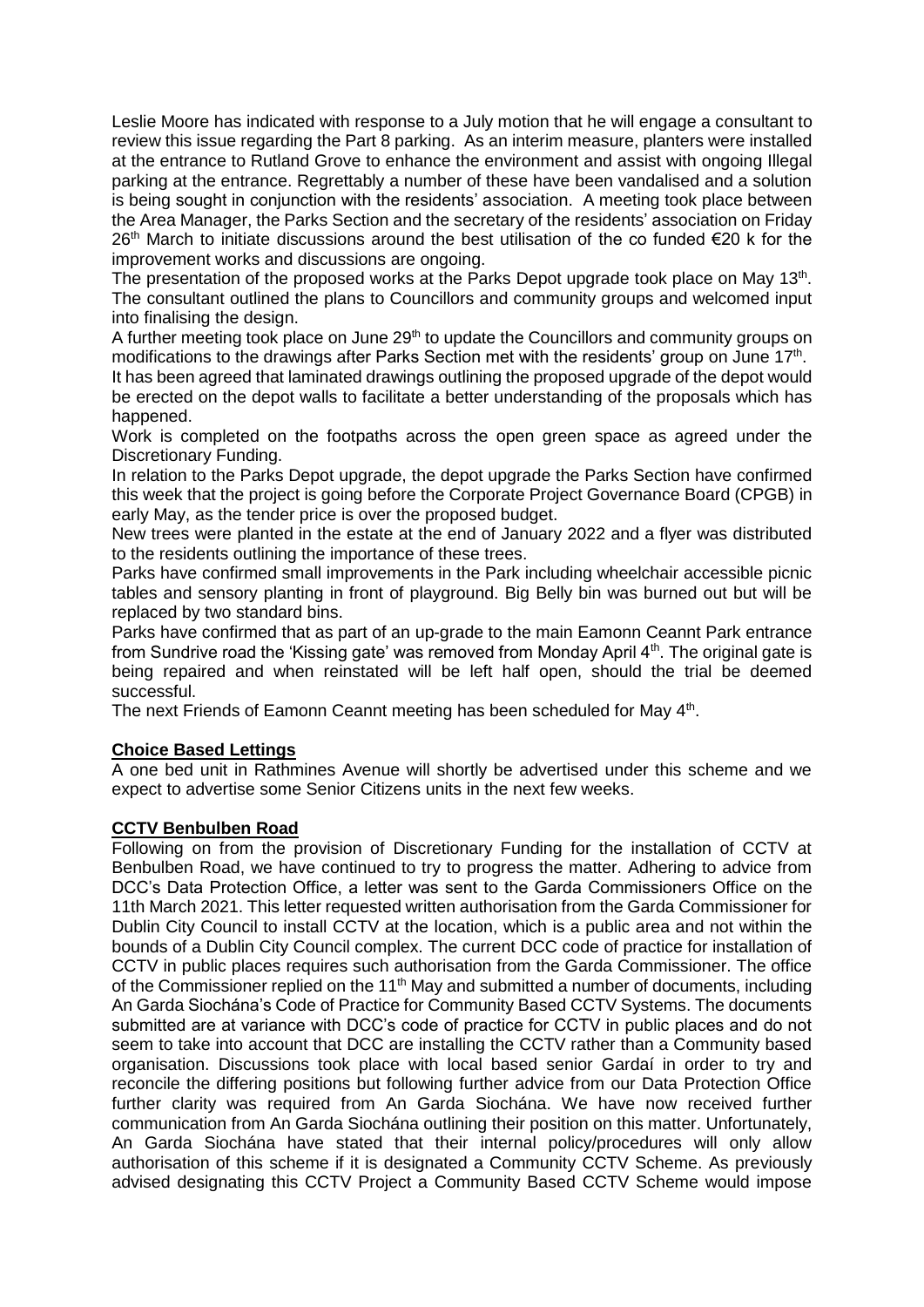greater responsibility on the local community in relation to their role in consultation, installation, maintenance and management of the CCTV system. In addition, given the proposed location of the CCTV and the serious criminality which takes place there, there is a significant potential for health and safety issues to arise for community representatives involved in such a project. It would also have the potential to increase costs for the project.

We held further discussions with An Garda Siochána in April in relation to this CCTV scheme and while they have not changed their viewpoint they have raised issues in relation to all CCTV schemes which will require further clarification with our own Data Protection Office.

Additionally, the Office of the Data Protection Commissioner has recently issued a substantial fine against Limerick City and County Council in relation to the operation of CCTV in its area. This decision is likely to have knock on effects for other Local Authorities and our Law Department are reviewing the decision to assess its implications for existing and planned CCTV schemes.

# **St. Clare's Park, Harold's Cross**

Dublin City Council will be acquiring 19 units in this new development comprising of 11 x 1 bed units and 8 x 2 bed units. The Kimmage/Rathmines area office have completed the selection of applicants and estate management checks on selected applicants for these units. The units are currently beings snagged and were scheduled for handover at the end of March but there has been a delay and we have no confirmed handover date as yet.

#### **Ravensdale Park, Kimmage**

Tuath AHB have acquired 12 units at the above development. These units are now scheduled for completion in the middle of April. They consist of 7 x 1 bed apts., 3 x 2 bed apts. and 2 x 3 bed apts. Selections for these units will be carried out by Allocations in conjunction with the area office. We are currently finalising Estate Management checks on selected applicants.

#### **Community Development Report**

#### **Blarney Park Allotment and The Kingfisher Project**

The Kingfisher Project is progressing at pace with new signage, groundworks, fencing and a pond all being constructed. The accredited bee-keeping course is also continuing weekly.

#### **Community Care Packs**

We are continuing to support the valuable care and food packages which are delivered to vulnerable residents by the Iveagh Trust, Ranelagh Community Response, St. Andrew's Resource Centre and Ringsend & Irishtown Community Centre. We are also assisting the Barbeque Tonite Eaterie on Clanbrassil Street with their homeless and Ukraine refugee response outreach.

#### **Crumlin Climate Arts Project**

The 'call out' for suitable projects has been launched and suitable projects will receive a full application form for funding in due course.

#### **Dawn Chorus**

For all early birds and nature lovers, RTÉ & Virgin Media wildlife expert, Eanna Ní Lamhna, will be joining us for a walk through Herbert Park at 4.30am on Sunday, 8<sup>th</sup> May to listen to the birdsong as the sun rises. This event is being organised by our team in partnership with Ballsbridge Living Tidy Towns.

#### **Darkness into Light (Sandymount/Irishtown/Ringsend)**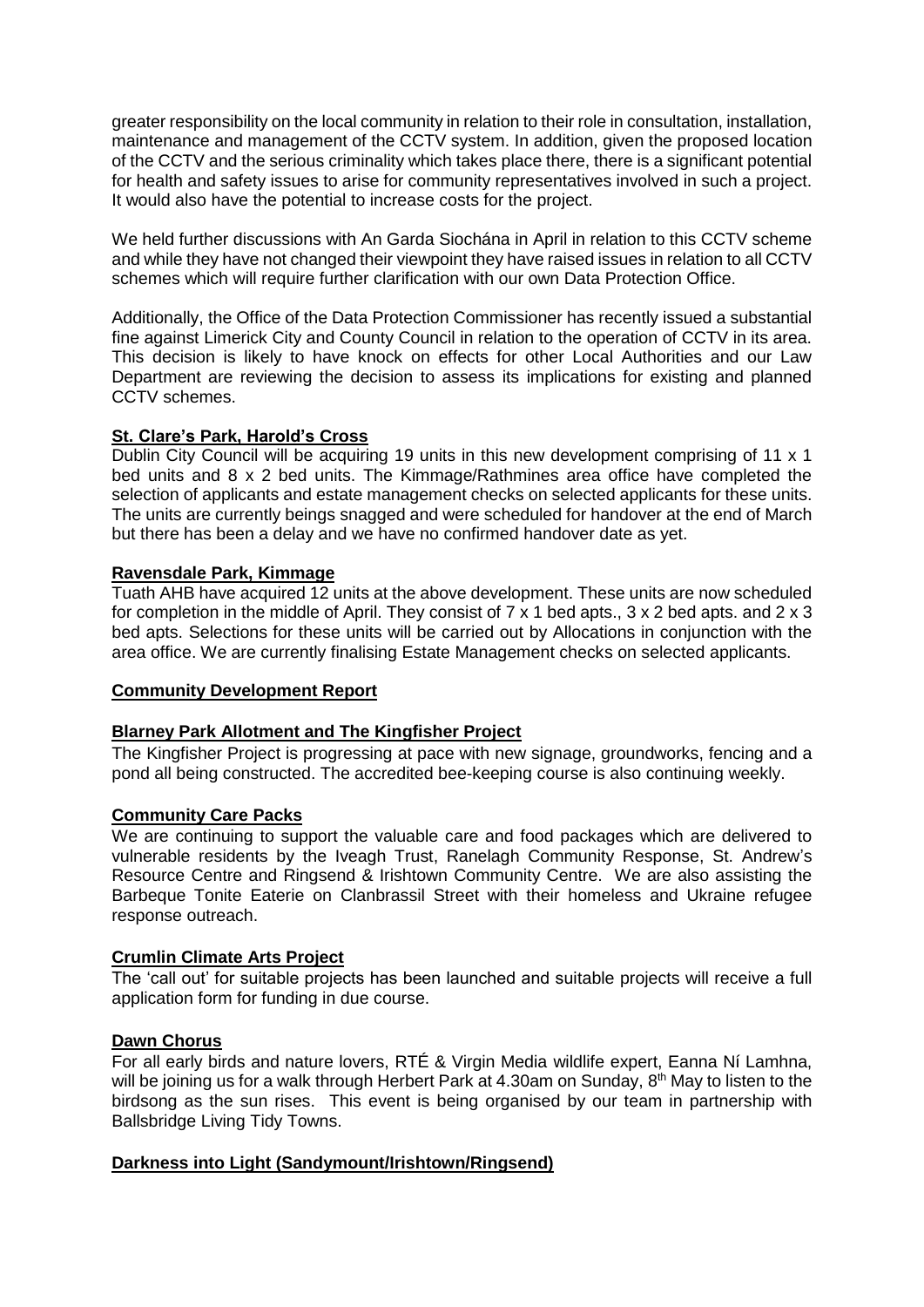Our team are very pleased to continue our tradition of supporting this most important event in aid of Pieta House which can help give hope to all who have been impacted by suicide and self-harm. The 5km walk takes place on Saturday,  $7<sup>th</sup>$  May and will start at 4.15am from the car park opposite Circle K Garage on Strand Road. Those interested in participating can register on www.darknessintolight.ie

## **Environmental/Friends of Green Spaces/Planter Projects**

A vast range of environmental and eco-friendly projects continue with Tidy Towns and environmental groups all over the area now fully active as summer approaches.

Crumlin Clean Up Group have undertaken an audit of all the planters in the Crumlin and wider area, and will be upgrading and refurbishing them in the coming months.

Glovers Court - We will be providing support to a group of residents in this complex who are interested in working on the planted area along by the play area. Shrubs, flowers and some tools are being provided.

Magennis Square - An extra-large planter box and 2 half barrels have recently been added to this fenced rectangular space located off Sandwith Street Lower/Pearse Street.

New York Street - A new area has been prepared for planting with planters and half barrels to be provided.

Peter Place - Environmental works underway with extra-large planters, 4 half barrels and bark mulch all now in place.

Rathgar Residents' Association and Business Association have requested assistance in painting and re-filling their planters, which will be supported over the summer period.

Planning is at an advanced stage for the provision of hanging baskets in the villages of Rathgar, Terenure and Kimmage.

Support is also currently being provided to the groups at Boyne Street, Long Lane and Shelbourne Park.

#### **Family Fiestas/Street Parties**

Street parties are a great way to meet neighbours and build a sense of community and such events have been very popular in the south east area in recent years.

The street party season starts off on Sunday, 1<sup>st</sup> May at York Road & Avenue, continuing on 22nd May at both Ashfield Road in Ranelagh and Belmont Gardens in Donnybrook where local residents' activities will be complemented by the likes of magic shows, balloon modelling and other forms of children's entertainment, provided by our team.

#### **Ffrench Mullen House, Charlemont Street**

A local group from Ffrench Mullen will be hosting a tea day outdoors in the complex on Thursday, 5<sup>th</sup> May in aid of the Alzheimer's Society of Ireland. The group are also planning to organise weekly activities for young people in the area at the TK2 Centre on Thursday and Friday evenings.

The local women's group are once again meeting at the TK2 Centre every second Thursday from 7-9pm.

#### **Flower & Plant Donations**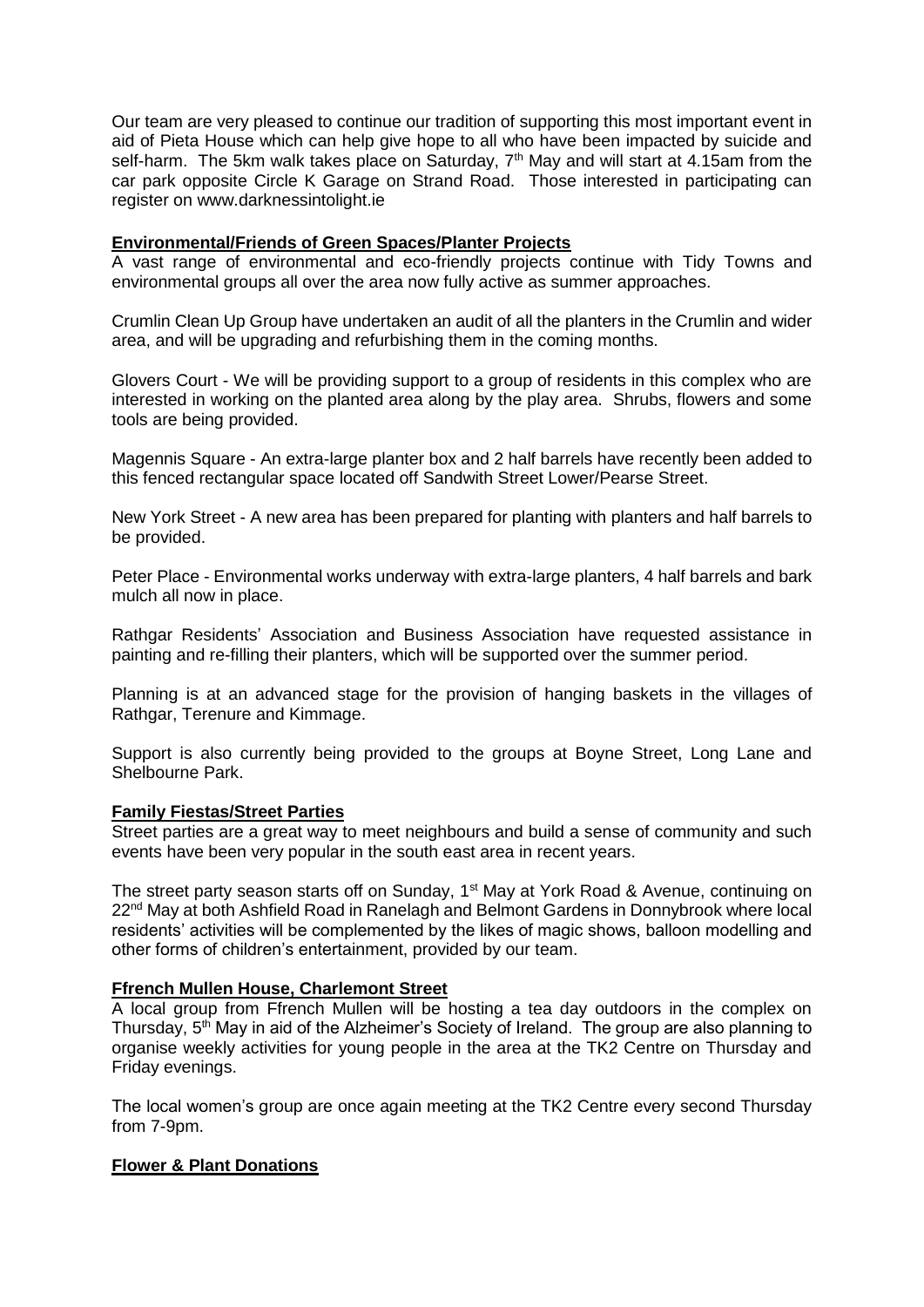Our flower and plant donations always prove to be a huge success and from mid-May we'll be providing over 50 community groups, local residents and environmental projects with summer bedding and other plants for public spaces, planter boxes, window boxes and other open spaces, to help add even more colour in the community.

# **Harold's Cross Festival 2022**

This year sees the return of the festival in-person, with the majority of the events in Harold's Cross Park taking place on the weekend of the 21<sup>st</sup>/22<sup>nd</sup> of May. There will be a dog show, live music, fun activities, art and cultural demonstrations and fun for all ages over the two days. This is the Harold's Cross Village Community Council's signature event and we are delighted to support this major undertaking.

# **Irish Model Soldier Society**

The Community Team are assisting the society with the return of their annual exhibition in May. We are pleased to support the group as they are one of the only groups that cater for the interests of men in the area.

# **Men's Shed Programme**

Weekly meetings of all our sheds are now fully underway (see Weekly Activity Listing), there is a greater demand than ever for these clubs, following the pandemic which resulted in so much social isolation.

# **Music in the Community**

Angel and trumpeter, Frankie McDonald (stalwart of the Joe Dolan Band for 40 years) will be performing at two of our flat complexes on 21<sup>st</sup> May at singalong events aimed at older residents. These events are being organised in partnership with the local groups who hosted fantastic Easter events in their complexes.

Saturday, 21<sup>st</sup> May at 2pm - Bishop Street Flats Saturday, 21<sup>st</sup> May at 5pm - Leo Fitzgerald House

Vocal harmony trio, the Charming Soubrettes, will be performing Music from the Movies with added vintage flair at Ringsend & Irishtown Community Centre on Tuesday, 31<sup>st</sup> May at 2pm for local seniors' groups.

# **Ringsend May Day Festival**

The annual Ringsend Festival kicks off on Monday, 2<sup>nd</sup> May with the May Day Parade leaving Ringsend & Irishtown Community Centre at 2pm, taking in Irishtown, Sean Moore Road and Cambridge Road en route before returning to the centre where local talent such as Ringsend Rock School, RICCYs Youth Service and The Rambling Pullovers will be performing on stage, alongside comedy acts and local dance schools. There'll also be a boxing demonstration and family fun activities taking place, all at the rear of the centre until 6pm. This event will all be followed by a week of festivities, all taking place under the theme of "BE KIND".

# **SAMRA Family Day**

Following the hugely successful 'Music on the Green' event at Sandymount Green on Easter Saturday, another family event is scheduled to take place on the Green on Sunday, 22<sup>nd</sup> May, this time organised by Sandymount & Merrion Residents' Association with support from our team. This family day will feature children's races/games, music, art & crafts, a magic show and a guest appearance by Chase and Marshall from PAW Patrol. Other forthcoming events in the planning for Sandymount Green this summer include the Yeats Day, Bloomsday and the Sandymount Dog Show all in June and a garden party for older persons in July.

# **St. Kevin's Portobello Community Hall**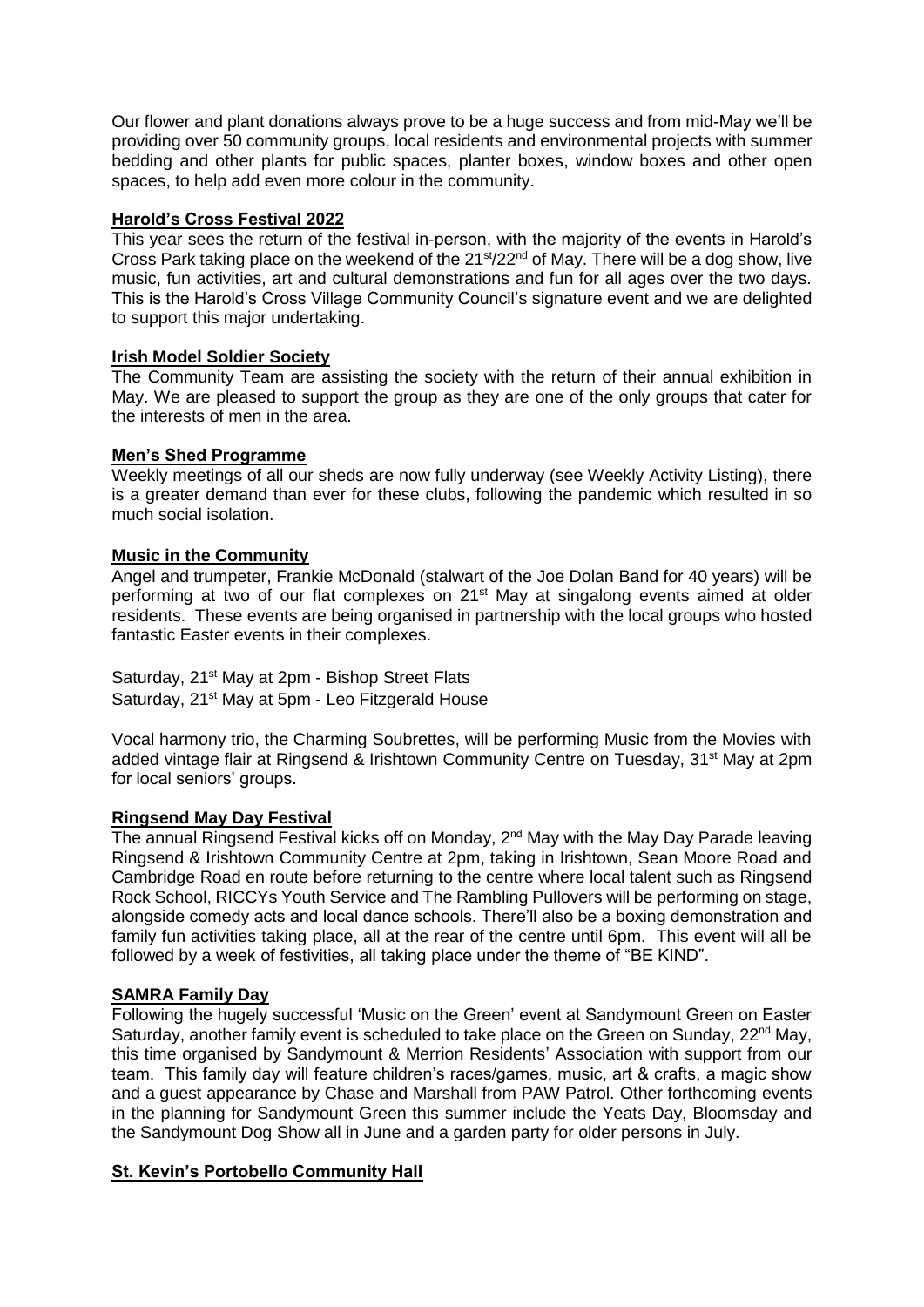St. Kevin's Community Hall on Bloomfield Avenue, Portobello will host an evening of theatre on Thursday, 5th May with two performances from Smashing Times Theatre Company. *Grace & Joe* tells the sad story of former Portobello resident, Grace Evelyn Gifford and her time with Joseph Mary Plunkett, one of the leaders executed after the 1916 Easter Rising and the youngest signatory to the Irish proclamation. It relates how they were married in Kilmainham Gaol chapel just seven hours before his execution. Meanwhile, *The Artist Speaks* will take the audience on a magical journey of reflection on the work and life of W B Yeats. Event organised by the centre's committee in conjunction with our team. Doors 7.30pm.

# **Ukrainian Family Supports**

Some of the activities/events/projects organised or being proposed in support of the recently arrived Ukrainian refugees include the following:

**Ukrainian Support Group**. Following the first meeting this morning, this group will meet every Wednesday from 9.30 – 11.00am in the Evergreen Club, Terenure. So far, very little support has been requested from us from this group. However, that may change as time moves on and the membership increases.

**Language Classes.** Pastor Rob Jones has requested some support for English Language classes for a cohort of Ukrainians living with host families in the Rathmines area and environs. This intensive course will cost  $\epsilon$ 5000 and run for 12 weeks at 10 hours per week. As this is one of the top requests from our new residents, we should support this initiative.

**Ringsend**. A benefit concert for the Irish Refugee Council in aid of Ukrainian refugees will take place on the evening of  $27<sup>th</sup>$  May (Doors 7.30pm) at St. Patrick's Church in Ringsend, organised by the River Liffey Boating Community Response Group, All in a Row. The evening will feature Phelim Drew & his Band who will be performing a set in tribute to his father, Ronnie Drew. Tickets will be available on Eventbrite.

# **Vibrant Villages Walking Trails Maps & Guides**

Village trails/Pocket Maps for Crumlin and Ringsend/Irishtown are in the process of being completed in partnership with local historical societies. Areas featured in our series of South East Area Walking Trails to date are Sandymount, Ballsbridge, Donnybrook, Ranelagh, Rathmines, Portobello, Harold's Cross, Terenure and Rathgar.

# **Miscellaneous**

Other ongoing include new-born knitting, park allotments and Whitefriar Strings Project.

# **South East Area Community Events – May 2022**

1 May from 12.30-5.30pm – York Road and Avenue Street Party 2 May from 2-6pm – Ringsend May Day Parade & Family Event at Ringsend & Irishtown Community Centre 2-8 May – Ringsend Festival 5 May at time tbc – Ffrench Mullen House Tea Day 5 May at 8pm – Grace & Joe/The Artist Speaks by Smashing Times Theatre Company at St. Kevin's Community Hall, Portobello (Doors 7.30pm) 6 May at 2pm – Spring Tea Dance, Evergreen Club 7 May at 4.15am – Darkness into Light, Car park opposite Circle K Garage, Strand Road 8 May at 4.30am – Dawn Chorus, Herbert Park 11-18 May – Summer bedding donations to over 35 groups/projects in Dublin 2, 4, 6 & 8. 17 May at 10.30am - H X Ageing Well Meeting, McGowan's Pub 21 May at 11am – Harold's Cross Dog Show, Harold's Cross Park 21-22 May from 12-5pm – Harold's Cross Festival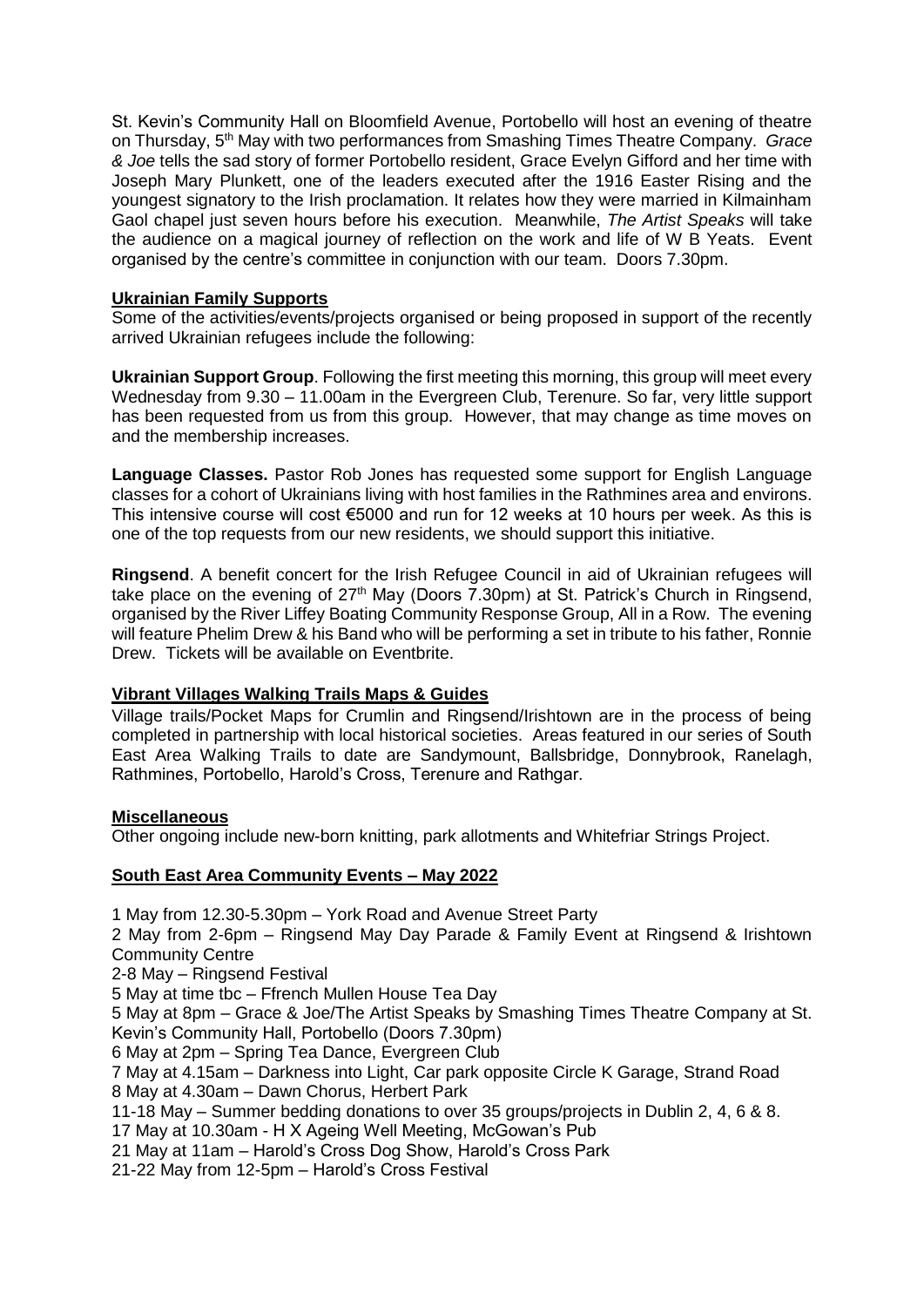- 21 May at 2pm Bishop Street Flat Complex Singalong Afternoon featuring Angel
- 21 May at 5pm Leo Fitzgerald House Early Evening Music featuring Angel
- 22 May at 12pm Ashfield Road Street Party
- 22 May at 2pm SAMRA Family Day, Sandymount Green
- 22 May at 4pm Belmont Gardens Street Party
- 24 May at 12pm Rathmines Plant Giveaway, Swan Leisure Plaza
- 24 May at 3pm Rathgar Plant Giveaway, Christchurch Rathgar
- 25 May at 3pm Terenure Plant Giveaway, Evergreen Club
- 26 May at 12pm Crumlin Plant Giveaway, Crumlin Area Office
- 26 May at 3pm Kimmage Plant Giveaway, Ravensdale Park
- 27 May at 7.30pm Ukraine Refugee Benefit Evening at St. Patrick's Church, Ringsend
- 31 May at 2pm The Charming Soubrettes at Ringsend & Irishtown Community Centre

Please note that events may be subject to change.

# **Weekly Activity Chart - May2022**

Activities with a (D) are Drop In, all others must be booked at the location before attending

| Day             | <b>Time</b>           | <b>Activity</b>                  | Location                                                |
|-----------------|-----------------------|----------------------------------|---------------------------------------------------------|
| <b>Monday</b>   | 10.30am -1.30pm       | Crumlin Men's Shed (D)           | Rear of 146 Sundrive Road                               |
|                 | 2.15pm                | Iris Charles Bridge Club         | <b>Iris Charles Centre</b>                              |
|                 | $7.00pm - 9.30pm$     | Rathmines Men's Shed (D)         | <b>Holy Trinity Church</b>                              |
|                 | $8.15$ pm $-9.45$ pm  | <b>Bingo Night</b>               | CYMS, Ringsend                                          |
| <b>Tuesday</b>  | $6.00pm - 7.00pm$     | Pilates Classes (male/female)    | Evergreen Club                                          |
|                 | $7.00pm - 8.00pm$     | Men on the Move (D)              | St. Joseph's Parish Hall                                |
| Wednesday       | $9.30am - 11.00am$    | Ukrainian Support Group (D)      | Evergreen Club                                          |
|                 | $3.00$ pm $- 4.30$ pm | Terenure Men's Shed (D)          | Evergreen Club                                          |
| <b>Thursday</b> | $10.00am - 12.00pm$   | Parent and Toddler Group (D)     | Evergreen Club                                          |
|                 | 10.30am - 1.30pm      | Crumlin Men's Shed (D)           | Rear of 146 Sundrive Road                               |
|                 | $2.00pm - 3.00pm$     | <b>Online Gardening</b>          | Active I.T. Club (Terenure<br><b>Enterprise Centre)</b> |
|                 | $2.00pm - 4.00pm$     | Crumlin Sen. Citizens' Group (D) | St. Bernadette's Parish Hall                            |
|                 | $7.00pm - 8.00pm$     | Men on the Move (D)              | Evergreen Club                                          |
|                 | 7.15pm                | Iris Charles Bridge Club         | <b>Iris Charles Centre</b>                              |
| <b>Friday</b>   | $11.00am - 12.00pm$   | Chair Aerobics (male/female)     | Evergreen Club                                          |
| <b>Saturday</b> | $10.00am - 4.00pm$    | Bushy Park Market (D)            | <b>Bushy Park</b>                                       |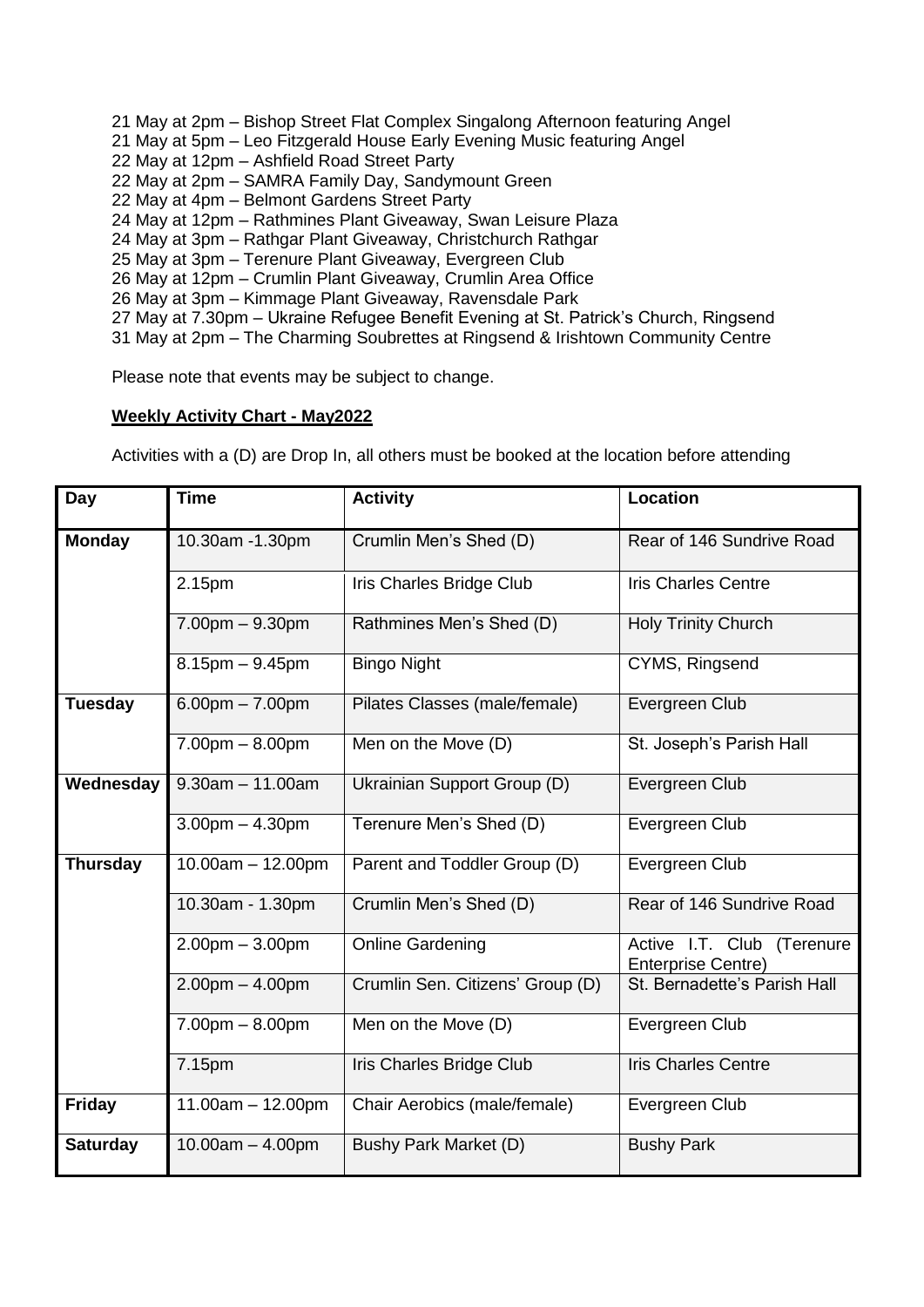All activities supported by the SEA Community Team

#### **Waste Management / Environmental Services**

Community Equipment Requests (National Spring Clean)**:65** Charlemont / Leeson Street Bridge/Barriers at Dartmouth Square railings painted Baggot Street planted triangle completed. Leeson Street Traffic Barriers Replaced Painting of 42 Public Benches Completed (Area Wide) Carnac Structure Leeson Street Cleaned

#### Door to door Waste Management enquiries

- Brookvale Road,
- Harmony Avenue,
- Rutland Grove,
- Anglers Rest,
- Lismore Road,
- Beaver Row
- Clogher Road.

#### **Traffic Box art**

Dublin Canvas currently has call out for artists to participate in 2022.

#### **Public Domain Deep Clean for April 2022**

Windmill Road & Windmill Crescent Marlborough Road/ Marlborough Lane (Community Participation) Mount Pleasant Square / Edenvale (community participation) Hazelbrook Drive/Road and Hazel Park (opposite Corrib Road) Ramleh Close / Ramleh Park

#### **Graffiti Removal**

Sq. metres removed in April**: 276** Y.T.D. 850sq.m.

#### **Abandoned Bicycles**

Abandoned bikes removed Y.T.D.**: 129** 40 tagged for removal

#### **Joint Policing Committee (JPC)**

Next JPC 23rd June 2022

#### **Weed Control 2022**

A pilot scheme is to be conducted with the weed control contractor (Greentown Environmental Ltd.). This pilot will commence 2nd May 2022. Foamstream application to commence in South East Area in late May.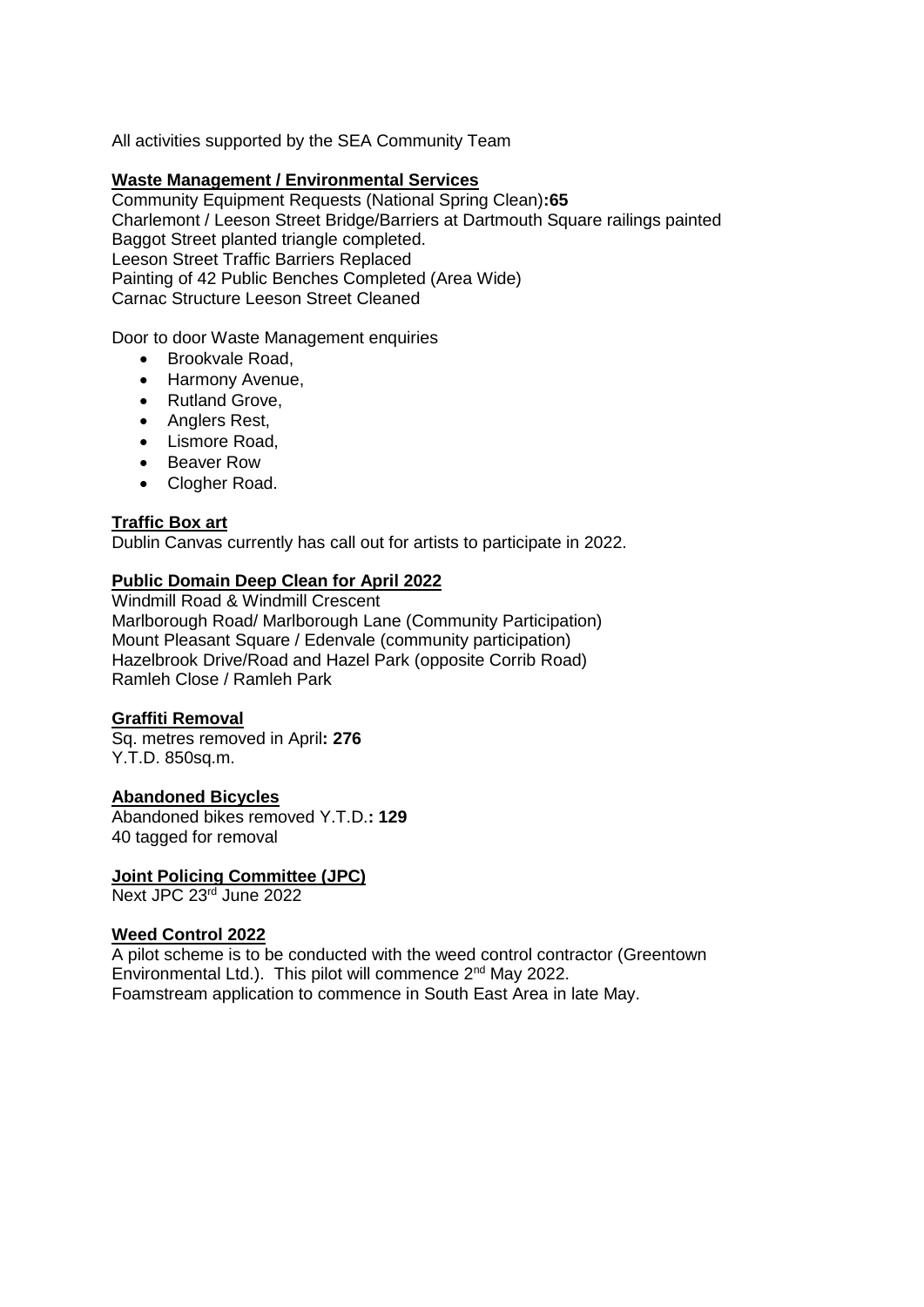# **SOUTH EAST AREA COMMITTEE**

# **DUBLIN CITY SPORT & WELLBEING PARTNERSHIP REPORT**

**MAY 2022**



#### **Active Cities**

Logo and brand identity has finally been developed and signed off. Recruitment process is currently underway for Active Cities Officer (local lead for Dublin City). Meanwhile, work is ongoing in collaboration with the National Active Cities Lead Officer, Sport Ireland and the other relevant Local Sports Partnerships. It is hoped we will have the opportunity to present on Active Cities to the Senior Management Team & SPC over the coming months.

#### **Linking with National Events**

Over the next few weeks DCSWP will be linking on with the following major events. Programmes and initiatives in the South East Area will run in tandem with national and international events across communities and will be promoted across all social media platforms.

| $14 - 22$ May | National Bike Week          |
|---------------|-----------------------------|
| 15-21 June    | Men's Health Awareness Week |
| 21st June     | International Day of Yoga   |

# **National Bike Week 2022**

In partnership with the National Transport Authority DCSWP will deliver a series of cycling programmes and initiatives to promote the benefits of cycling to everyone in the community. The programmes will be aimed at all ages and abilities. Full details of Bike Week events can be found by contact Robert Abbey, DCSWP Citywide Sport Officer (contact details are listed below).

# **The launch of DSWP's Virtual Hub**

The official launch of the DCSWP Virtual Hub remains TBC. The HUB was initially created to support virtual deliver of the 2021 Change For Life programme and over the past 12-18 months has undergone development in partnership with Titan Experience. While the Hub will be an invaluable resource in terms of enhancing service delivery, it will not replace face to face programmes in communities. Its purpose will be to promote the work DCSWP does in communities across the city, provide up to date information and give platforms to our programmes while linking to the service's social media platforms.

- > Twitter: @dccsportsrec
- > Facebook: [DublinCitySportandWellbeing](https://www.facebook.com/DublinCitySportandWellbeingPartnership/)
- > Instagram: @dublincitysportandwellbeing
- Dublin City Sport & Wellbeing Partnership Virtual Hub: [dcwsphub.ie](http://www.dcswphub.ie/) (official launch remains TBC).
- Email: [sports@dublincity.ie](file://///dccdata/cande/Shared/EandC/Sport%20&%20Wellbeing%20Partnership/Communications/Area%20Committee%20Reports/Reporting%202022/South%20East%20Area/sports@dublincity.ie)

# **Return to Sport and Physical Activity Grant 2022**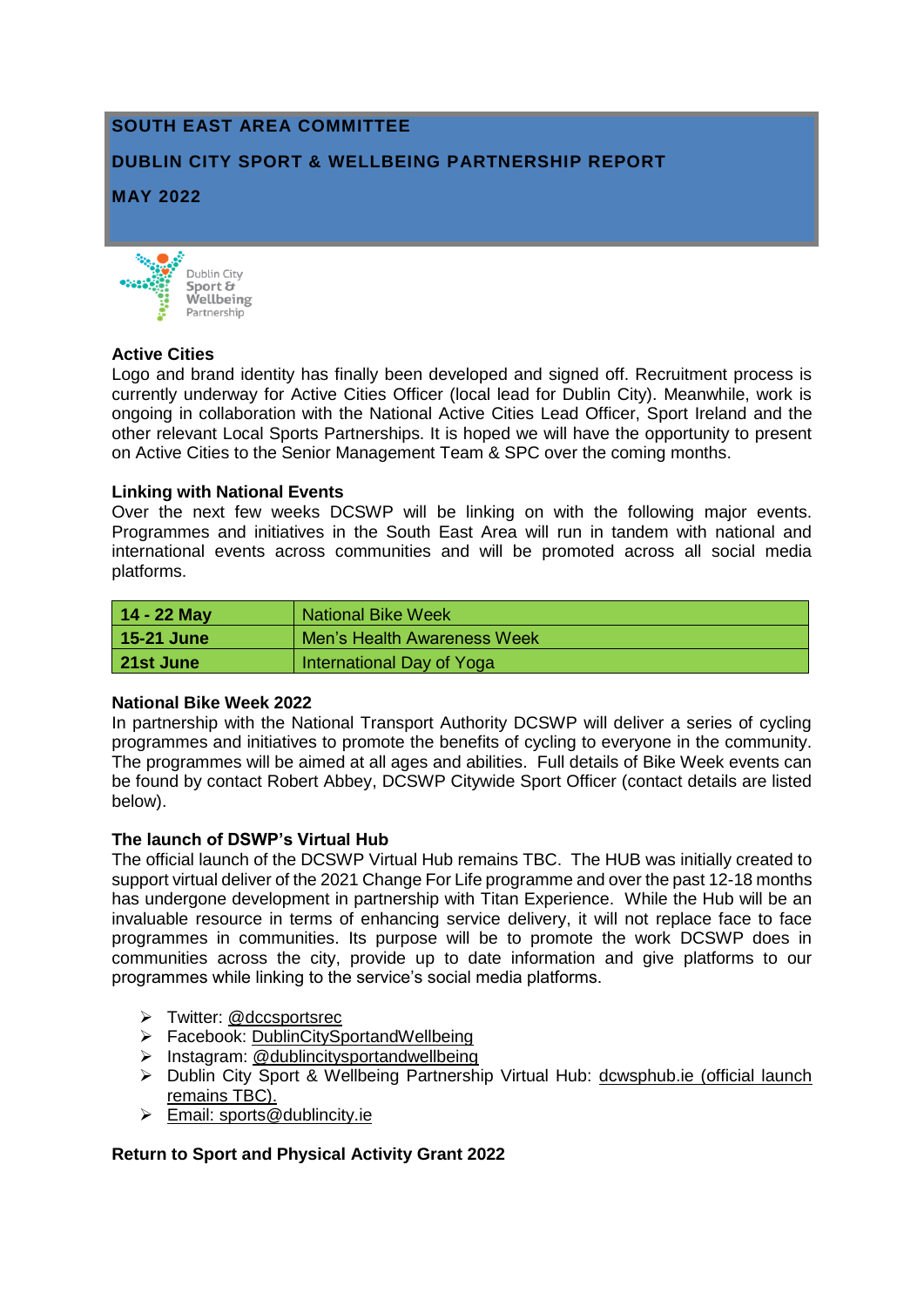Sports clubs and community groups operating within the administrative area of Dublin City Council have been invited to apply for financial assistance to cover costs associated with a full return to sport and physical activity after the lifting of restrictions. The grant is funded by Sport Ireland and administered by the Dublin City Sport & Wellbeing Partnership.

The grant was advertised on Tuesday  $1<sup>st</sup>$  March – the closing date for applications was Monday 21<sup>st</sup> March. 95 applications were received from local clubs in total for 2022.

DCSWP staff are currently assessing applications and administering club payments.

Grant information and advice can be found on the DCSWP page on the main DCC website: <https://www.dublincity.ie/residential/sports-and-leisure/dublin-city-sport-wellbeing-partnership>

# **South East Area April/May Core Programme Update:**

# **1. Change For Life – Underactive Communities**

The DCSWP Change For Life programme aims to improve the health of local communities through a partnership and multi-faceted approach designed to support people to adopt and commit in the long-term to an overall healthier lifestyle.

| Core programme:                            | <b>Change For Life Harold's Cross</b>    |
|--------------------------------------------|------------------------------------------|
| Description of programme activity e.g.:    | Fitness classes and wellbeing advice for |
| Tag Rugby, Chair Aerobics etc.             | inactive adults                          |
| <b>Partners:</b>                           | Home School Liaison Officer              |
| Age group:                                 | Adults                                   |
| Gender:                                    | Mixed                                    |
| <b>Date/time and location:</b>             | Tuesday 8:30am Harold's Cross National   |
|                                            | School                                   |
|                                            | Thursday 8:30am                          |
| <b>Estimated Number</b><br>of<br>Programme | 20                                       |
| <b>Participants per session:</b>           |                                          |
| <b>Programme Start Date:</b>               | 8 <sup>th</sup> March                    |
| <b>Programme End Date:</b>                 | 14 <sup>th</sup> April                   |

| <b>Name of Core programme:</b>     | <b>Change For Life Terenure</b>        |
|------------------------------------|----------------------------------------|
| Description of programme activity: | Fitness classes and wellness advice to |
|                                    | inactive adults                        |
| Age group:                         | <b>Adults</b>                          |
| Gender:                            | Mixed                                  |
| Date/time and location:            | Tuesday & Friday 17:45 The Evergreen   |
|                                    | Centre, Terenure                       |
| Estimated Number of<br>Programme   | 20                                     |
| Participants per session:          |                                        |
| <b>Programme Start Date:</b>       | 8 <sup>th</sup> March                  |
| <b>Programme End Date:</b>         | 15 <sup>th</sup> April                 |

# **2. Forever Fit – Older Adults (55 + years)**

| <b>Name of core programme:</b>             | <b>Forever Fit</b>                      |
|--------------------------------------------|-----------------------------------------|
| Description of programme activity:         | <b>Chair Fit classes</b>                |
| Age group:                                 | Over 55                                 |
| Gender:                                    | Mixed                                   |
| Date/time and location:                    | Friday<br>Centre,<br>11am The Evergreen |
|                                            | Terenure                                |
| <b>Estimated</b><br>Programme<br>Number of | -20                                     |
| <b>Participants per session:</b>           |                                         |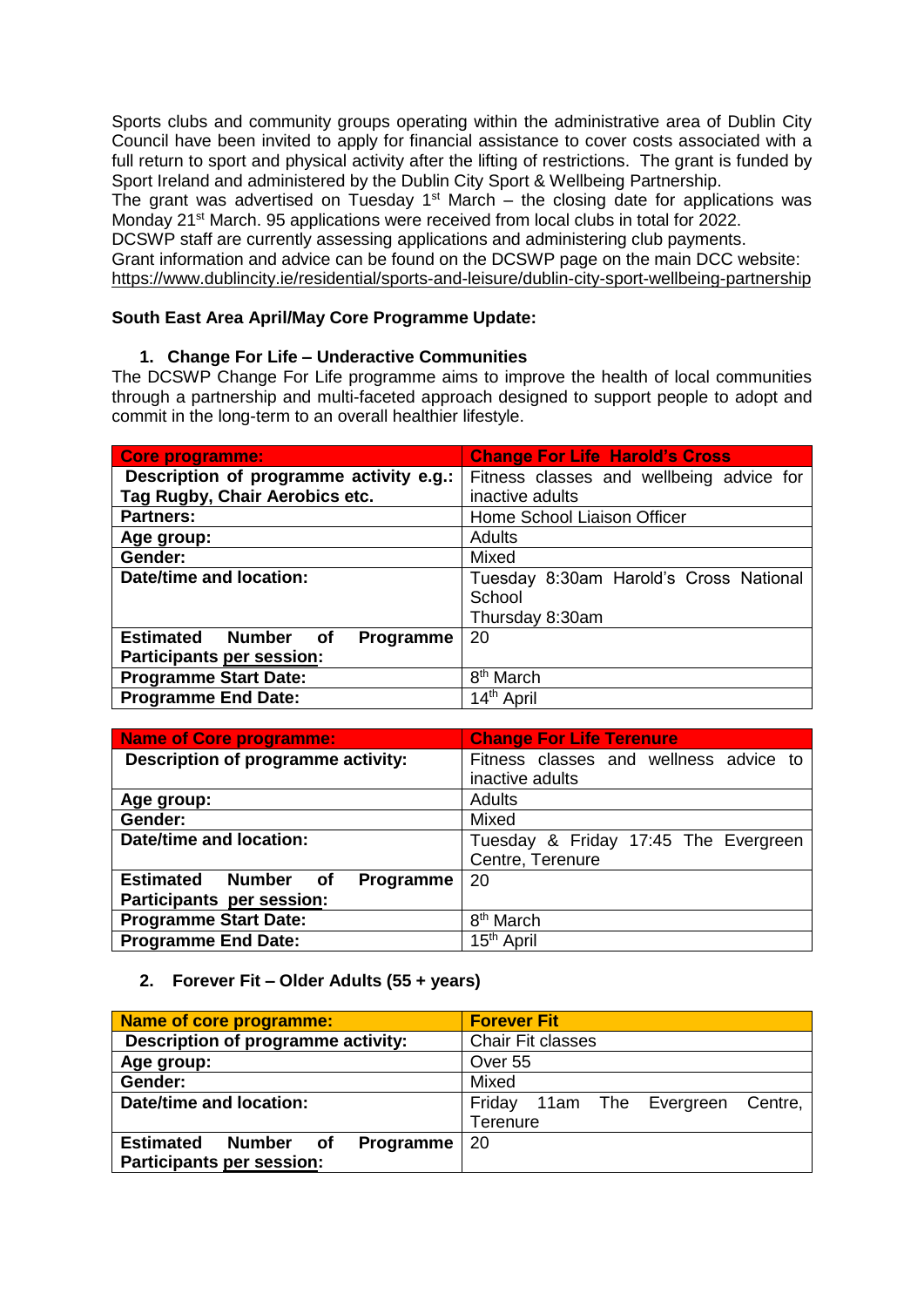| Name of core programme:                    | <b>Forever Fit -Dance for Life</b>    |
|--------------------------------------------|---------------------------------------|
| Description of programme activity:         | Dance classes for Older Adults        |
| Age group:                                 | Over 55                               |
| Gender:                                    | Mixed                                 |
| Date/time and location:                    | 11am The Evergreen Centre,<br>Tuesday |
|                                            | Terenure                              |
| <b>Estimated</b><br>Programme<br>Number of | 20                                    |
| Participants (NB: per session):            |                                       |

| Name of core programme:                              | <b>Forever Fit</b>                      |
|------------------------------------------------------|-----------------------------------------|
| Description of programme activity:                   | <b>Chair Fit</b>                        |
| Age group:                                           | Over 55                                 |
| Gender:                                              | Mixed                                   |
| Date/time and location:                              | Friday<br>11am The Evergreen<br>Centre, |
|                                                      | Terenure                                |
| <b>Estimated</b><br>Number<br>Programme<br><b>of</b> | 20                                      |
| <b>Participants:</b>                                 |                                         |

#### **3. Women in Sport**

DCSWP South East area officers are currently supporting women who plan to take part in the VHI Women's Mini Marathon by delivering training sessions in the weeks leading up to the main event in June 2022.

| Name of core programme:                    | <b>Mini-Marathon Training for women</b> |
|--------------------------------------------|-----------------------------------------|
| Description of programme activity e.g.:    | Training programme for women looking to |
| Tag Rugby, Chair Aerobics etc.             | complete the Women's Mini-marathon      |
| Age group:                                 | <b>Adults</b>                           |
| Gender:                                    | Female                                  |
| Date/time and location:                    | Thursday 6:30pm The Evergreen Carpark,  |
|                                            | Terenure                                |
| <b>Estimated</b><br>Number of<br>Programme | 40                                      |
| <b>Participants per session:</b>           |                                         |

#### **4. School programmes**

| Name of core programme:                              | <b>After-school Wellness</b>   |
|------------------------------------------------------|--------------------------------|
| Description of programme activity@                   | Yoga, Pilates, Mindfulness     |
| <b>Partners:</b>                                     | <b>Local Secondary Schools</b> |
| Age group:                                           | $13 \text{ yrs.}+$             |
| Gender:                                              | Girls                          |
| Date/time and location:                              | <b>Clogher Road</b>            |
| <b>Estimated</b><br><b>Number</b><br>Programme<br>0f | 20 per class                   |
| <b>Participants per session:</b>                     |                                |
| <b>Programme Start Date:</b>                         | Ongoing                        |

| Name of core programme:                                                           | <b>Frisbee</b>                                                     |
|-----------------------------------------------------------------------------------|--------------------------------------------------------------------|
| Description of programme activity:                                                | Frisbee Classes. Introduce new sports and<br>activities to pupils. |
| <b>Partners:</b>                                                                  | <b>Local Secondary Schools</b>                                     |
| Age group:                                                                        | 13 yrs. $+$                                                        |
| Gender:                                                                           | Female                                                             |
| Date/time and location:                                                           | Week 28 <sup>th</sup> March Sundrive Park                          |
| <b>Estimated</b><br>Programme<br>Number<br>οf<br><b>Participants per session:</b> | 20 per class                                                       |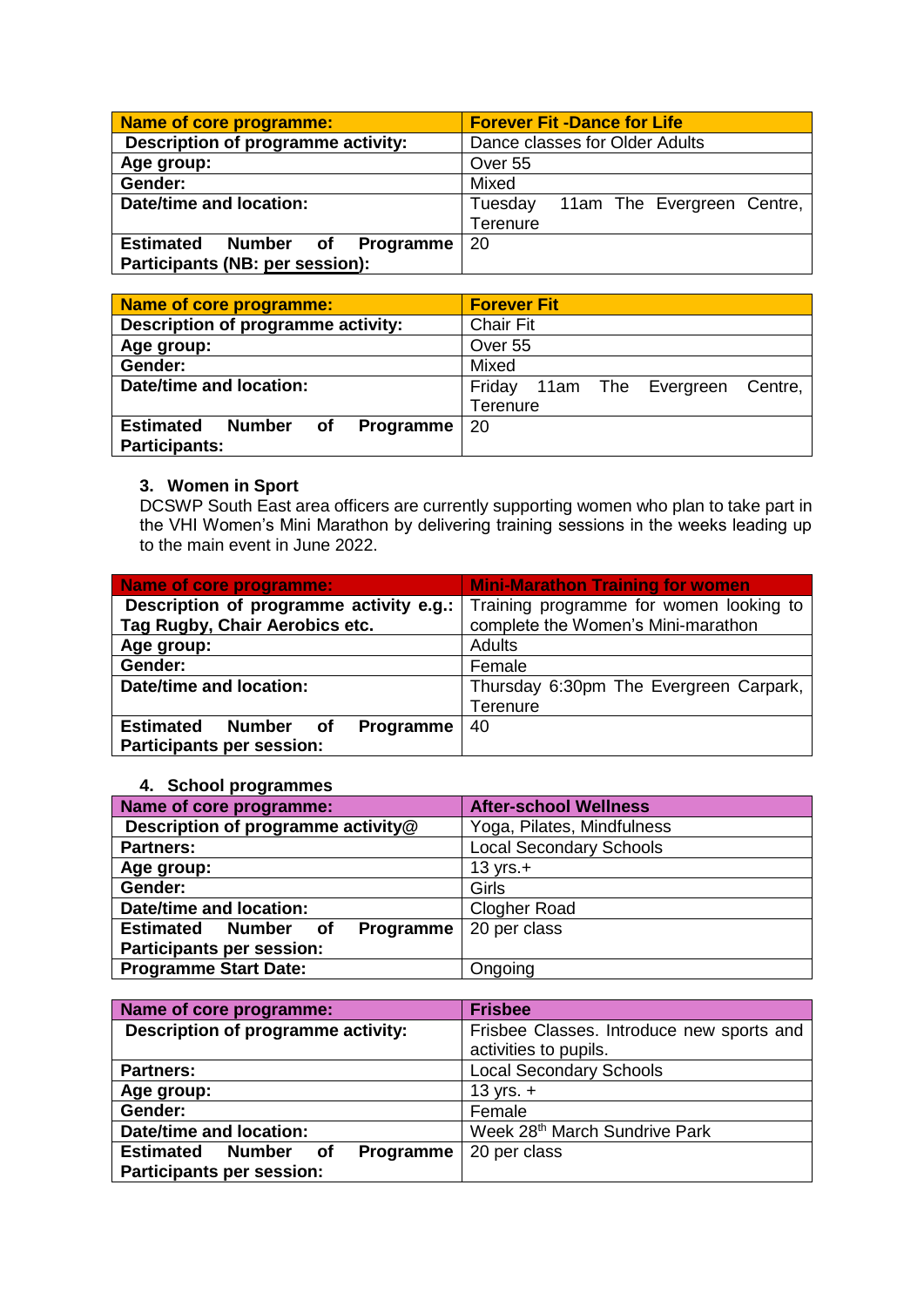| <b>Programme Start Date:</b> | 28 <sup>th</sup> March 2022 |
|------------------------------|-----------------------------|
| <b>Programme End Date:</b>   | Ongoing                     |

| Name of core programme:                       | <b>After-School</b>                      |
|-----------------------------------------------|------------------------------------------|
| Description of programme activity:            | Soccer programme                         |
| <b>Partners:</b>                              | <b>Local Secondary Schools</b>           |
| Age group:                                    | 14 yrs. $+$                              |
| Gender:                                       | Female                                   |
| Date/time and location:                       | Thursdays 3-4pm Clogher Road Small Astro |
|                                               | Pitch                                    |
|                                               |                                          |
| <b>Estimated</b><br>Number<br>Programme<br>of | $10 - 15$                                |
| <b>Participants per session:</b>              |                                          |
| <b>Programme Start Date:</b>                  | $3rd$ Feb                                |
| <b>Programme End Date:</b>                    | Ongoing                                  |

| Name of core programme:                    | <b>Girls' Rugby</b>                  |
|--------------------------------------------|--------------------------------------|
| Description of programme activity:         | Tag rugby                            |
| Partners (If any):                         | <b>CBS Westland Row</b>              |
| Age group:                                 | 13-18 yrs.                           |
| Gender:                                    | Female                               |
| Date/time and location:                    | Ongoing - Thursday 3-4pm PARC Astro, |
|                                            | <b>Pearse Street</b>                 |
| <b>Estimated</b><br>Number of<br>Programme | 16                                   |
| Participants per session:                  |                                      |

# **5. Sport Inclusion – People with Physical, Intellectual and Sensory Disabilities**

| Name of core programme:                              | After-school                               |
|------------------------------------------------------|--------------------------------------------|
| Description of programme activity:                   | Fun and Games FMS activities at St Peter's |
|                                                      | Special School for Children with Autism    |
| Age group:                                           | $5 - 18$                                   |
| Gender:                                              | Mixed                                      |
| Date/time and location:                              | Ongoing Tuesday after-school, St Peter's   |
|                                                      | <b>Special School</b>                      |
| <b>Estimated</b><br><b>Number</b><br>Programme<br>of | 60                                         |
| <b>Participants per session</b>                      |                                            |

| Name of core programme:                              | <b>Dance Fit</b>                         |
|------------------------------------------------------|------------------------------------------|
| Description of programme activity                    | Dance fit classes for St Michael's House |
|                                                      | Rathmines                                |
| Age group:                                           | $18 - 21$                                |
| Gender:                                              | Mixed                                    |
| Date/time and location:                              | Ongoing. Wednesday 1pm Turas Day Care,   |
|                                                      | Rathmines                                |
| <b>Estimated</b><br><b>Number</b><br>Programme<br>of | 12                                       |
| Participants per session:                            |                                          |

# **6. Youth At Risk (Young people age 10-21 years)**

Youth at risk programmes aim provide viable outlets for young people to take part in and enjoy sport and physical activity on an ongoing basis thereby mitigating ant-social activity/behaviour. Programmes are delivered in partnership with various partners including local Youth Services and An Garda Síochána.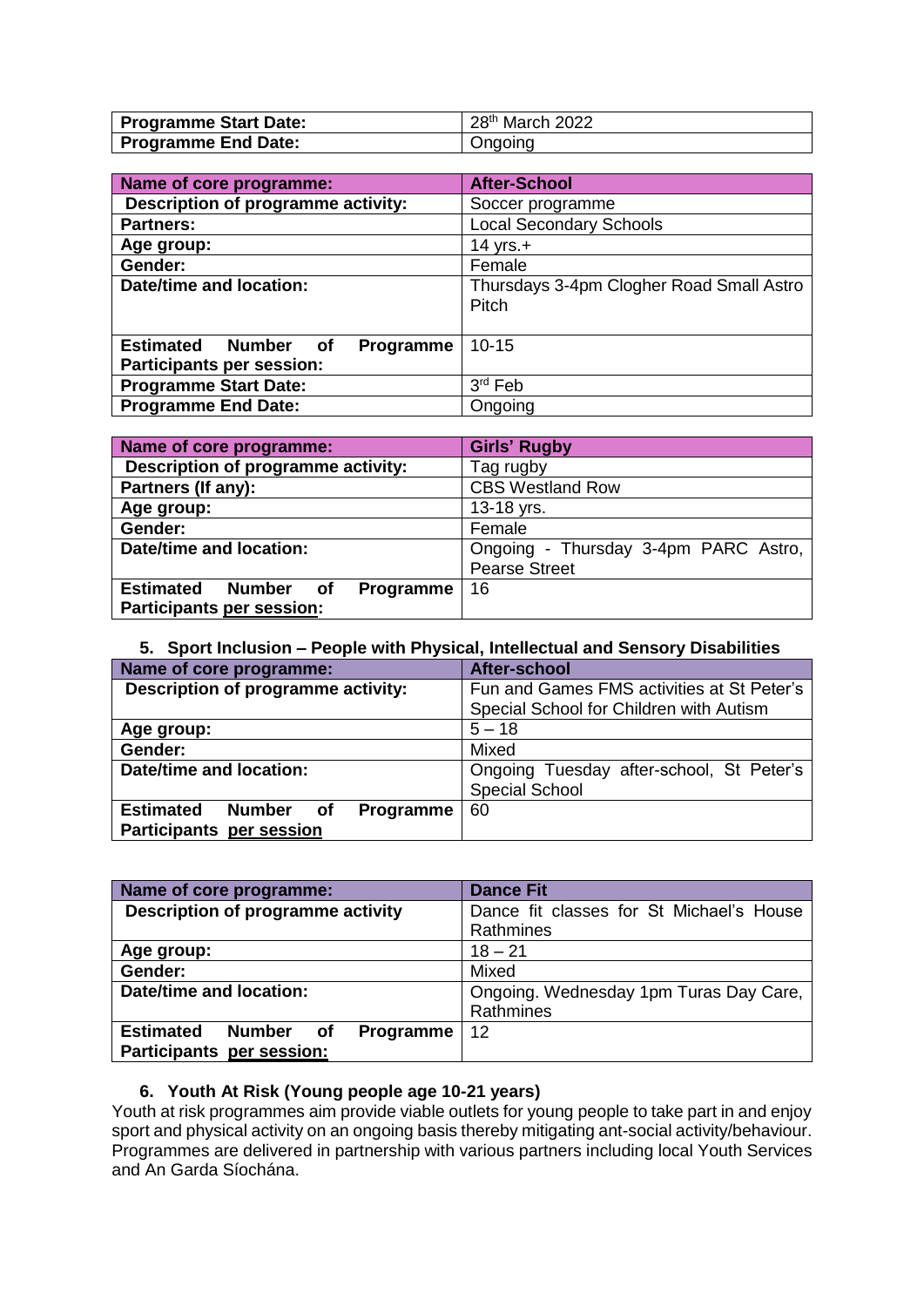| <b>Name of core programme:</b>             | <b>Youth fit</b>                       |
|--------------------------------------------|----------------------------------------|
| Description of programme activity:         | Athletics schools programme            |
| <b>Partners:</b>                           | St Patrick's Girls' School. Al officer |
| Age group:                                 | 8-12 yrs.                              |
| Gender:                                    | Girls                                  |
| Date/time and location:                    | Fri 10-12                              |
| <b>Estimated Number</b><br>Programme<br>of | 82                                     |
| Participants per session:                  |                                        |
| <b>Programme Start Date:</b>               | 11 <sup>th</sup> March                 |
| <b>Programme End Date:</b>                 | Extended to 15 <sup>th</sup> May       |

| <b>Name of core programme:</b>             | <b>Youth Fit</b>            |
|--------------------------------------------|-----------------------------|
| Description of programme activity:         | Friday night soccer         |
| <b>Partners:</b>                           | RIccy's youth service       |
| Age group:                                 | 13-17 yrs.                  |
| Gender:                                    | Male                        |
| Date/time and location:                    | Fri 5-6pm Irishtown stadium |
| <b>Estimated Number</b><br>Programme<br>of | 12                          |
| Participants per session:                  |                             |
| <b>Programme Start Date:</b>               | 11 <sup>th</sup> March      |
| <b>Programme End Date:</b>                 | Extended to May 13th        |

| <b>Name of core programme:</b>     | <b>Youth Fit Orienteering</b>             |  |
|------------------------------------|-------------------------------------------|--|
| Description of programme activity: | Delivered using the new app developed by  |  |
|                                    | DCSWP and Orienteering Ireland. Loreto    |  |
|                                    | Secondary school, Crumlin to partake in a |  |
|                                    | number events throughout April/May/June   |  |
| <b>Partners:</b>                   | Project/Orienteering<br>Clay Youth        |  |
|                                    | Ireland/Loreto Secondary school           |  |
| Age group:                         | 13 yrs.- 17 yrs.                          |  |
| Gender:                            | Female                                    |  |
| Estimated Number of Programme per  | $30+$                                     |  |
| session:                           |                                           |  |
| <b>Programme Start Date:</b>       | April 2022 (Dates remain TBC)             |  |
| <b>Programme End Date:</b>         | <b>June 2022</b>                          |  |

#### **Other Programmes: Health Improvement in the Community**

#### **Men on the Move**

This is a free, twelve-week community-based beginners' physical activity programme for inactive adult men. The wellness and physical activity programme is delivered by DCSWP's Health Improvement Officer in conjunction with the HSE. Men on the Move supports men to begin their journey to reconnect with themselves via a safe and non-judgemental and sociable environment. It consists of structured group exercise, experiential workshops, resources, a celebration event and more.

 $\triangleright$  In the South East area the following Men on the Move programme continues:

| Name of core programme:            | <b>Men on the Move</b>                |
|------------------------------------|---------------------------------------|
| Description of programme activity: | Men's Fitness classes for men over 55 |
| <b>Partners:</b>                   | <b>HSE</b>                            |
| Age group:                         | <b>Older Adults</b>                   |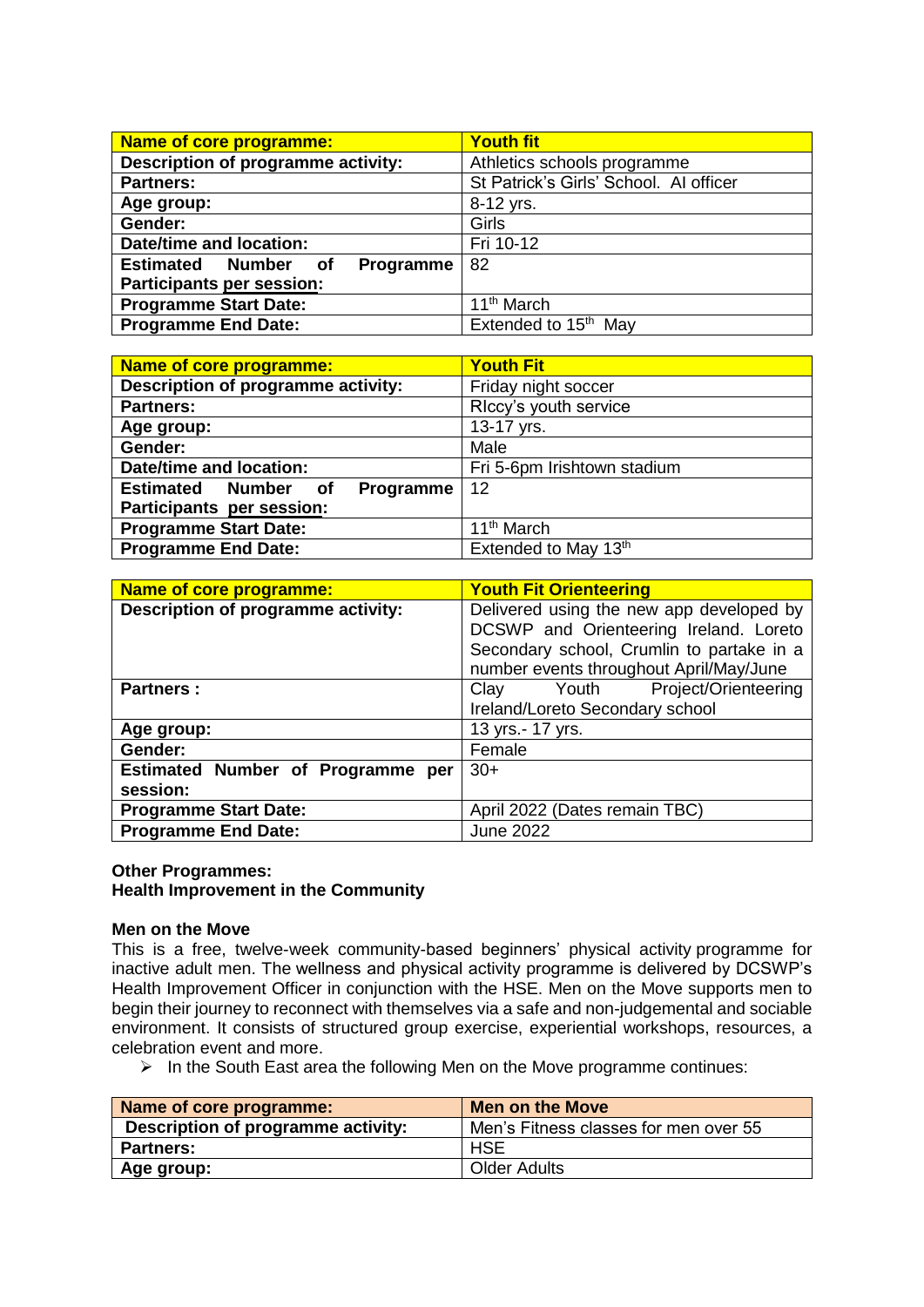| Gender:                          | Male                                 |  |
|----------------------------------|--------------------------------------|--|
| Date/time and location:          | Ongoing. Tuesday 7pm St Joseph's     |  |
|                                  | Terenure, Thursday 7pm The Evergreen |  |
|                                  | Centre, Terenure                     |  |
| Estimated Number of<br>Programme | 20                                   |  |
| <b>Participants per session:</b> |                                      |  |
| <b>Programme Start Date:</b>     | 1 <sup>st</sup> February             |  |
| <b>Programme End Date:</b>       | 15 <sup>th</sup> April (extended)    |  |

# **Sport Inclusion & Integration Update (Citywide)**

| Name of programme:    | <b>Programme Detail:</b>                                 | <b>Target Group:</b>           |  |
|-----------------------|----------------------------------------------------------|--------------------------------|--|
| <b>Sports Ability</b> | Multi-sport                                              | programme Adults age 18+ years |  |
|                       | delivered in Trinity College   (intellectual disability) |                                |  |
|                       | every Wednesday at 12pm                                  |                                |  |
|                       | (until 20 <sup>th</sup> April)                           | Ongoing                        |  |

Sport Inclusion and Integration Officers will be delivering sport ability programmes over the next period on a citywide basis. Programmes will include participants from the South East area. For more details please contact DCSWP

# **DCSWP South East Area Co-Funded Programmes:**

# **Athletics in the Community**

DCSWP Athletics Officers are currently assisting DCSWP in the planning and delivery of the primary school's cross-country event 2022. The final event will take place on Wednesday 11<sup>th</sup> May in Ringsend Park.

 $\triangleright$  Wednesday 11<sup>th</sup> May – Ringsend Park

# **Boxing in the Community**

The South East area Boxing Officer continues to engage with primary schools and secondary schools (Transition Year) in the area in relation to the IABA Startbox Bronze, Silver and Gold programme and the Olympic Education programme.

# **Cricket in the Community**

**U15:**

- $\triangleright$  Under 15 training sessions for boys in the South East area continues every Friday from 5- 9pm in Trinity College cricket grounds.
- $\triangleright$  Under 15 training for girls in the South East area takes place every Sunday from 10.15am– 3pm in Merrion Cricket Club.

# **Schoolyard Sessions:**

Schoolyard cricket sessions continue in the following schools in the area:

 Star Of The Sea, Sandymount (male age 7-13 years) every Monday from 10am - 12.30pm

St. Matthews NS, Sandymount (mixed age 7-13 years) every Monday from 1-2.30pm. The primary school Leprechaun Cricket Cup Games will take place in Pembroke Cricket Club in the coming weeks. Details TBC

# **Football in the Community**

 $\triangleright$  FAI Development Officers continue to engage with South East area, schools as part of the grassroots programmes, DCSWP Youth at Risk (late night leagues) Older Adult programmes (Walking football) and after-school programmes continue.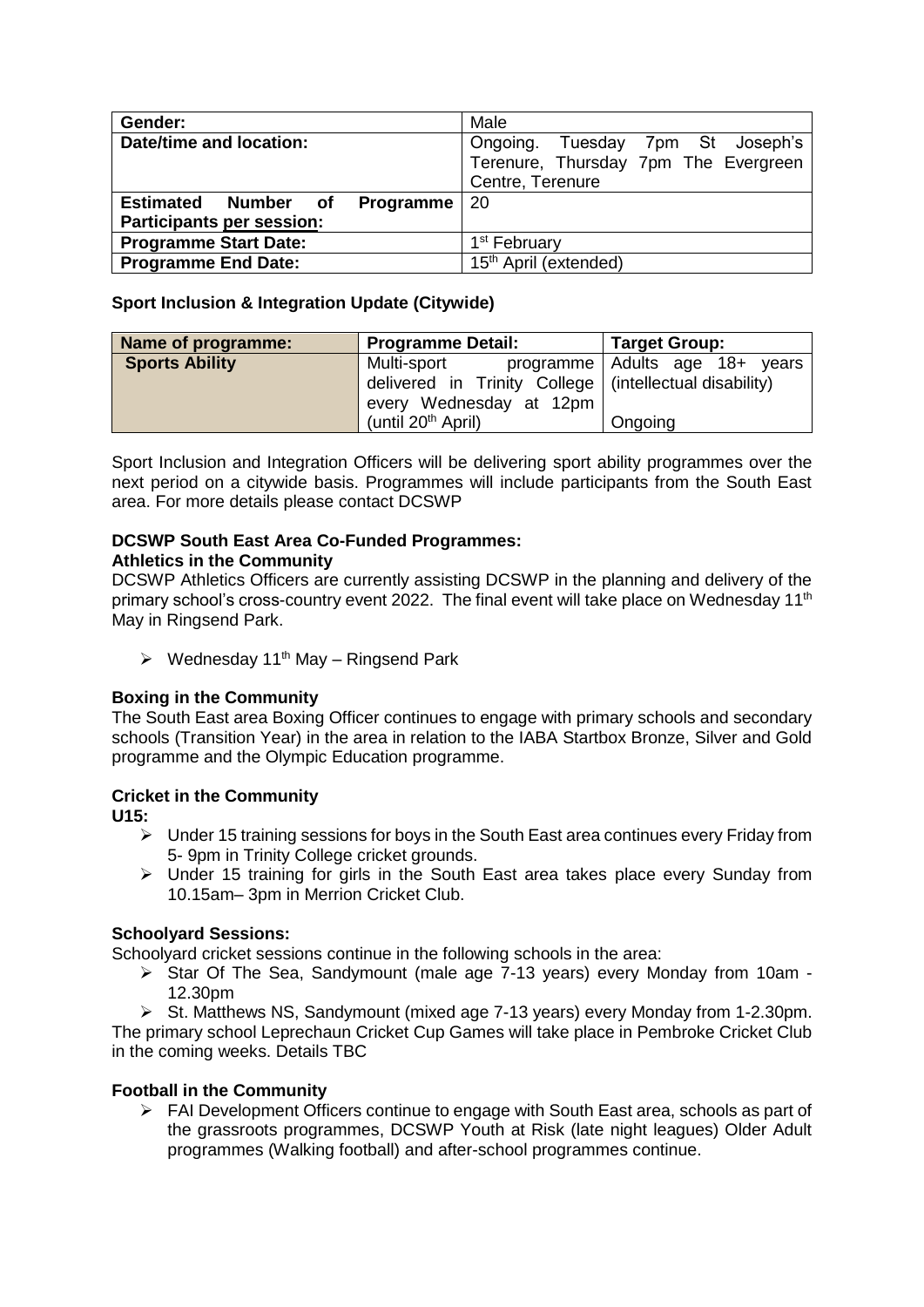- > FAI Development Officers also support local clubs by proving various training/education supports in areas such as coaching, safeguarding and governance.
- $\triangleright$  In the South East area a new Youth Mentoring FAI programme is ongoing aimed at young people age 16-19 years (mixed) in partnership with Ringsend College.
- > The Football For All Disability Programme is targeted at young people with additional needs age 6-10 years (mixed). The programme is delivered every Friday in Irishtown Stadium from 6-7pm.

## **Rowing in the Community**

#### **The Get Going Get Rowing indoor programme continues in the following SEA schools:**

- Presentation Community College, Terenure.
- ▶ Rosary College, Crumlin.

## **Rugby in the Community**

IRFU Rugby Development Officers continue to engage with schools in the South East area. Programmes include tag (non-contact) and contact programmes which will culminate in interschool blitzes.

#### **Ongoing Training for 2022:**

- $\triangleright$  Online Safeguarding Training to support compliance in local clubs and organisations Safeguarding 2 & 3 delivered on an on-demand basis.
- Disability & Inclusion and Autism in Sport training programmes delivered in partnership with CARA.
- $\triangleright$  First Aid/PHECC (pre-hospital emergency care training for adults in the community).